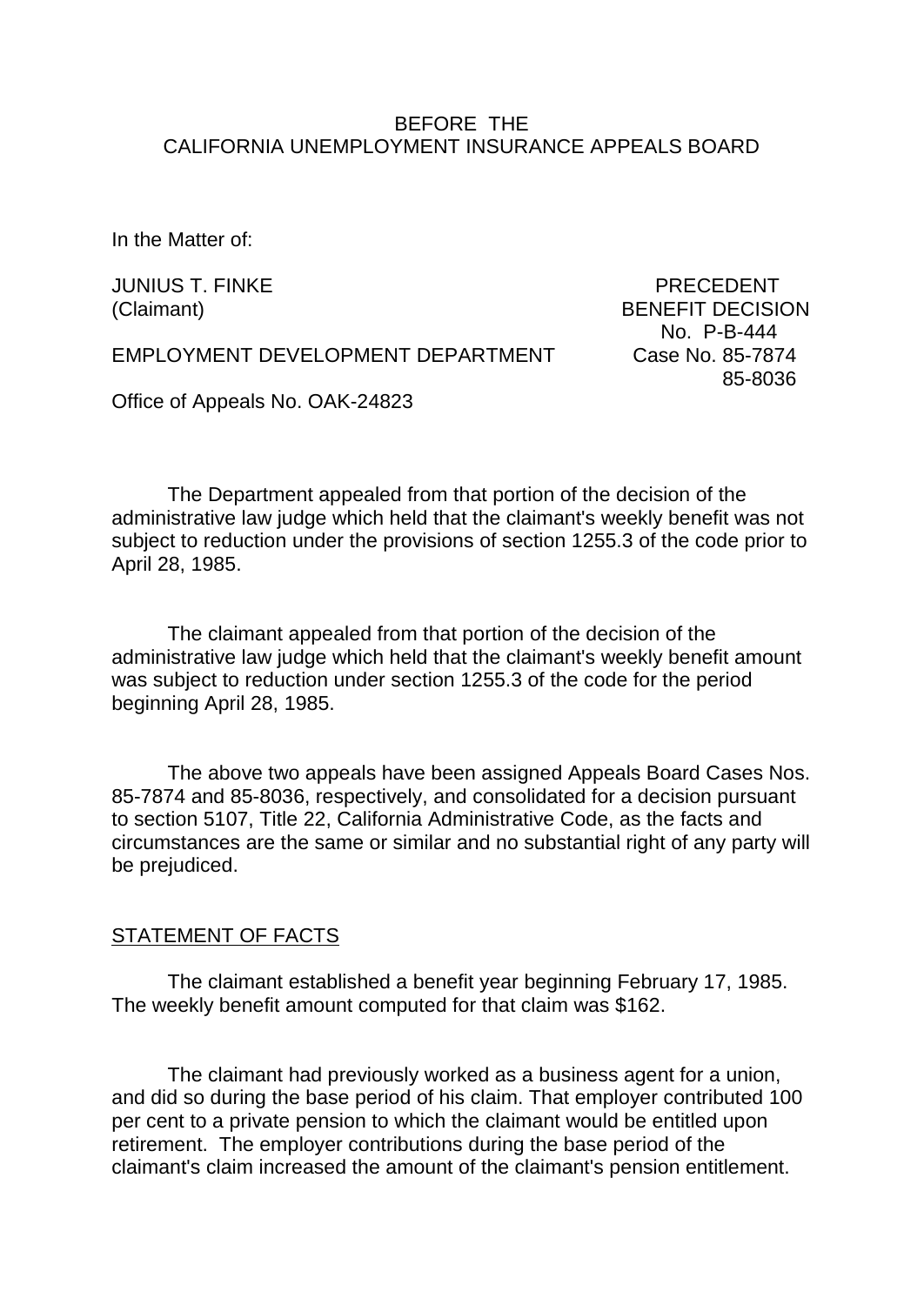The private pension became effective on March 1, 1985, payable in the amount of \$464 per month. The claimant received his first pension check about May 3, 1985, which included the amount due to him from March 1, 1985, the effective date of the pension.

# REASONS FOR DECISION

Section 1255.3 of the Unemployment Insurance Code provides in pertinent part as follows:

"(a) Except as provided by subdivision (c), the amount of unemployment compensation benefits, extended duration benefits, and federal-state extended benefits payable to an individual for any week which begins after March 31, 1980, and which begins in a period with respect to which that individual is receiving a governmental or other pension, retirement or retired pay, annuity, or any other similar periodic payment which is based on the previous work of the individual shall be reduced, but not below zero, by an amount equal to the amount of the pension, retirement or retired pay, annuity, or other payment, which is reasonably attributable to that week.

"(b) Subdivision (a) shall be operative only during such time as Section 3304 of the Federal Unemployment Tax Act requires that state unemployment insurance laws contain those provisions as a condition of certification of state unemployment insurance laws by the Secretary of Labor.

"(c)(1) Subdivision (a) shall apply to any pension, retirement or retired pay, annuity, or other similar periodic payment only if both of the following are met:

"(A) The pension, retirement or retired pay, annuity, or similar payment is under a plan maintained (or contributed to) by a base period or chargeable employer.

"(B) In the case of such a payment not made under the federal Social Security Act or the federal Railroad Retirement Act of 1974 (or the corresponding provisions of prior law), services performed for the employer by the individual after the beginning of the base period (or remuneration for such services) affect eligibility for, or increase the amount of, such pension, retirement or retired pay, annuity, or similar periodic payment."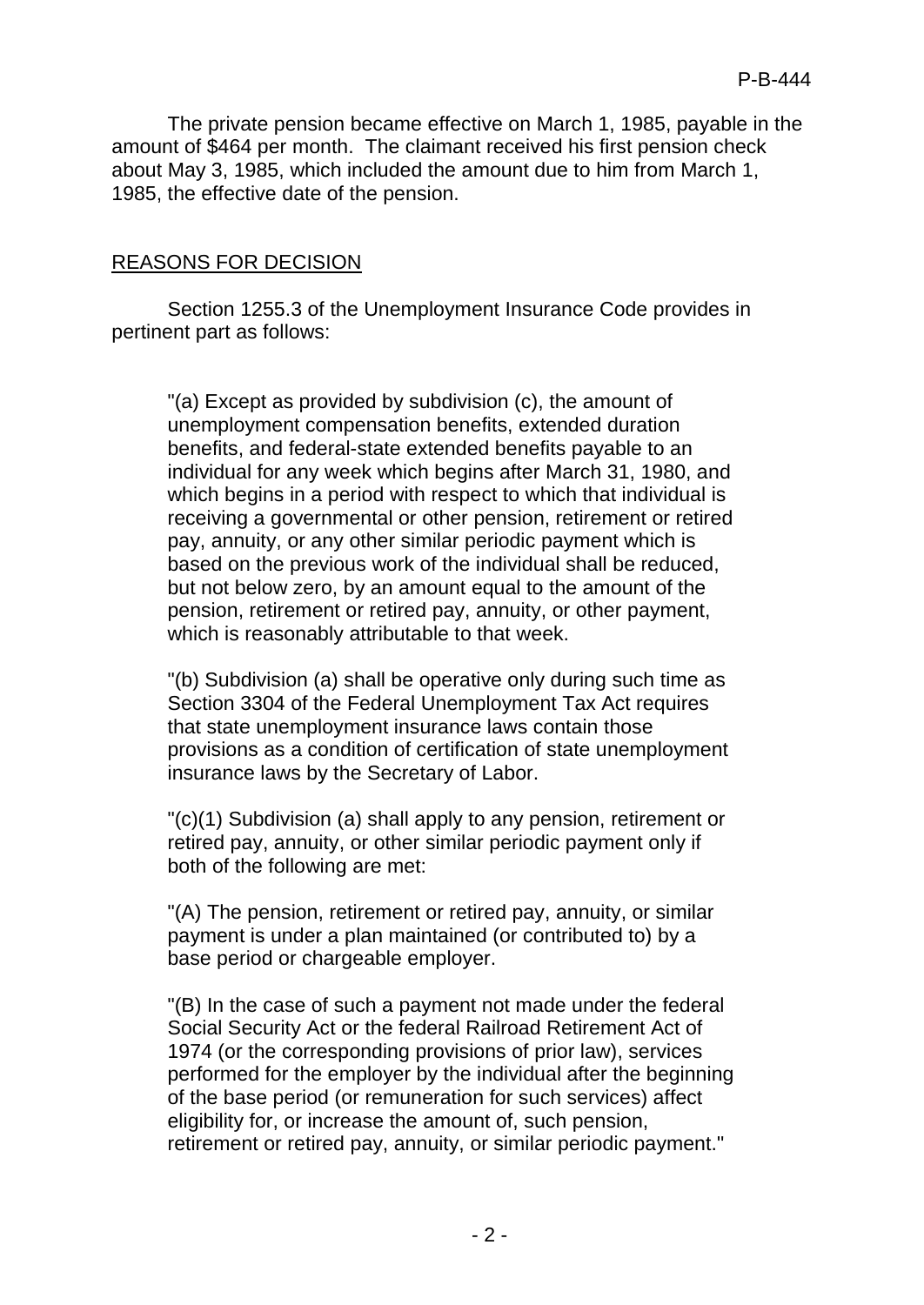The claimant's weekly benefit amount is subject to reduction under the provision of section 1255.3 of the Unemployment Insurance Code due to the receipt of his pension payments if 1) the claimant's base period employer contributed to the pension plan, and 2) the services performed by the claimant for the employer, or the employer contributions after the beginning of the base period, affected his eligibility for such pension or increased the amount of the pension.

Here, the claimant's employer contributed 100 per cent to the pension plan during the base period of the claimant's claim, and such contributions increased the amount of the pension to which he would be entitled. Accordingly, the claimant's weekly benefit amount is subject to reduction under the provisions of section 1255.3 of the code. The question remains as to when that offset should commence.

In Evans v. Unemployment Insurance Appeals Board (1985), 39 Cal.3d 398, 216 Cal.Rptr. 782, the Supreme Court of California considered the allocation of a "special payment" payable only to those qualified to receive an immediate pension on termination under the terms of a pension agreement. Evans retired effective August 9, 1980. His regular pension payments were scheduled to begin in November 1980. However, he received a lump sum "special payment" in October 1980 pursuant to the pension agreement which provided the special payment was allocable to the three-month period following the effective date of Evans' retirement.

The court concluded that that portion of the special payment which was not equivalent to accrued vacation pay was properly considered a pension payment for purposes of reducing unemployment benefits under section 1255.3 of the code, and allocable in weekly increments consistent with the method of calculation. That portion of the special payment that was not equivalent to accrued vacation was the first installment of a pension whose regular monthly installments begin three months after retirement. Further, the fact that the first interim payment was paid on a quarterly basis and calculated differenty did not render it a "pension paid on a lump sum basis" independent of a periodic pension which commenced in the second quarter after retirement. Therefore, each week's payment (of the pension portion of the special payment) should be attributed to a week of potential eligibility for unemployment compensation. The court therefore reasoned that eight weeks of "adjusted vacation pay" (the pension portion) would result in eight weeks of offset.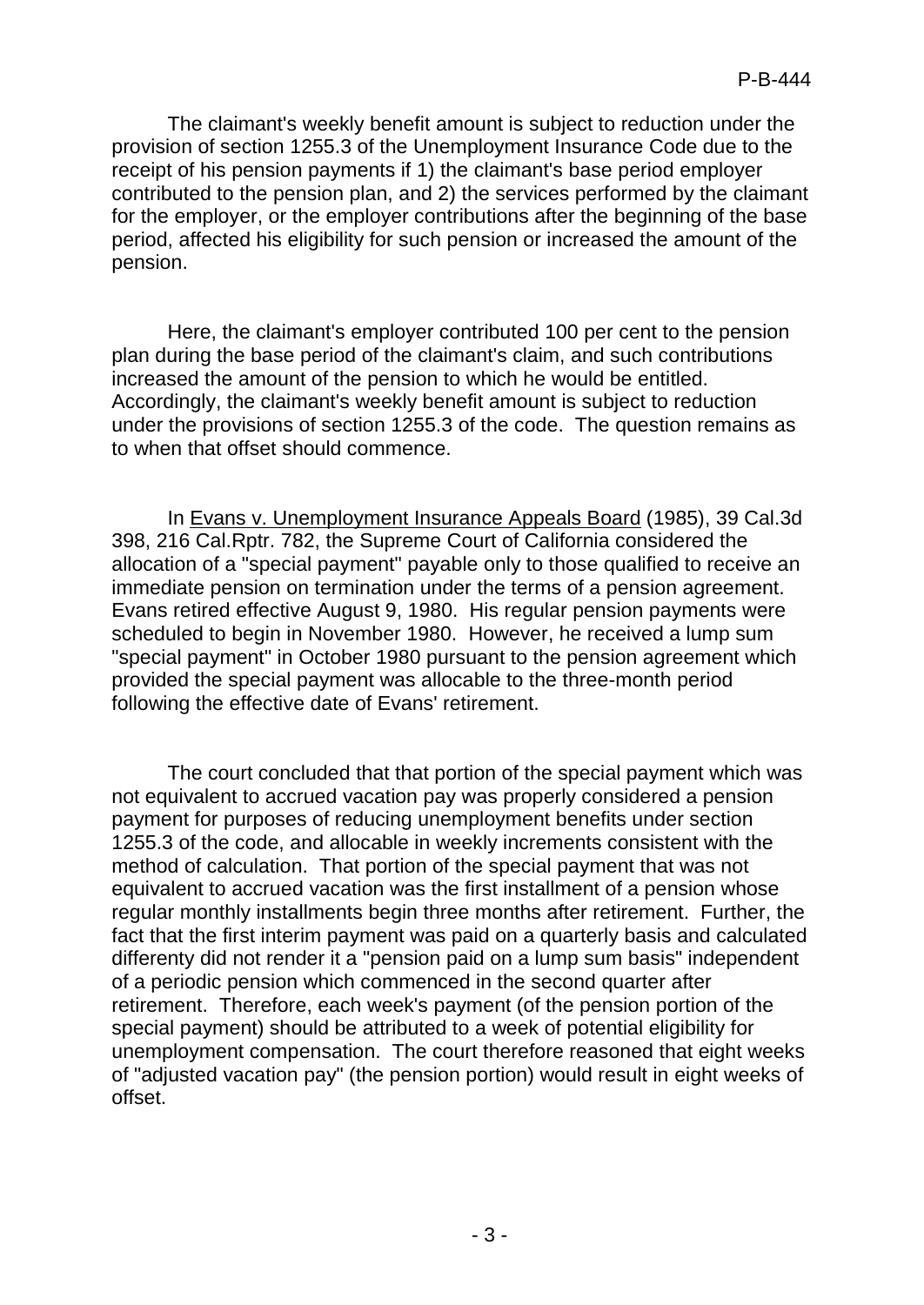The claimant in the case before us received the first payments of a periodic pension in a lump sum on May 3, 1984. The payment was paid with respect to the months beginning with the effective date of the claimant's retirement, irrespective of the fact the payment was received two months after the effective date of retirement. Accordingly, under the rationale of the Evans case this pension payment is allocable to the period beginning with the effective date of the claimant's retirement, and results in the offset of unemployment benefits on a weekly basis for the period for which the payment was made under the provisions of section 1255.3 of the code.

## DECISION

The decision of the administrative law judge is reversed in part and modified. The claimant's weekly benefit amount is subject to reduction under section 1255.3 of the code beginning March 1, 1985, as provided in the Department determination.

Sacramento, California, March 11, 1986.

# CALIFORNIA UNEMPLOYMENT INSURANCE APPEALS BOARD

ROBERT L. HARVEY, Chairman

JAMES J. HAGARTY

J. RICHARD GLADE

GEORGE E. MEESE

CONCURRING and DISSENTING - Written Opinion Attached:

LORETTA A. WALKER

CHET WRAY

DEBRA A. BERG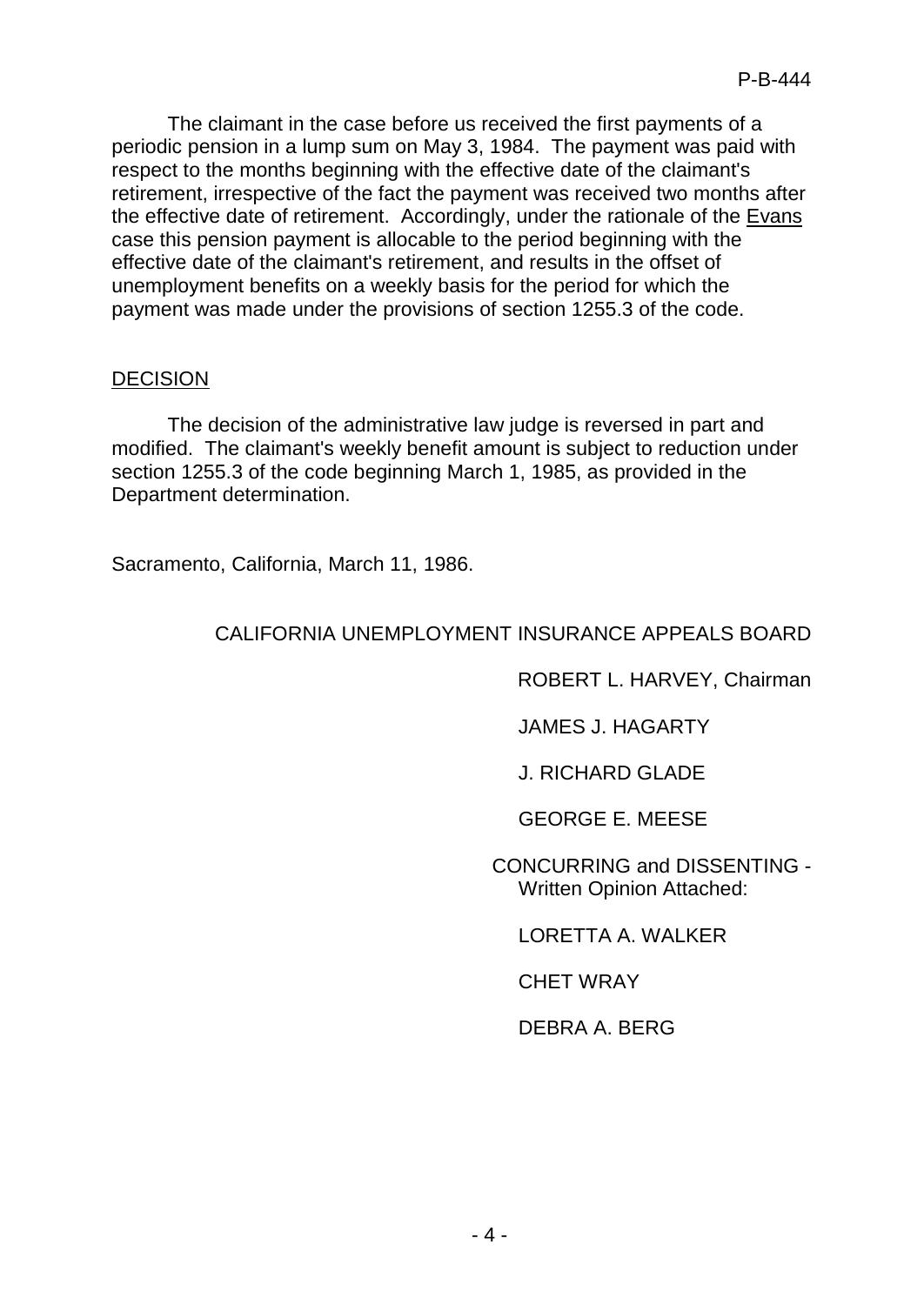## CONCURRING AND DISSENTING OPINION

Although we concur that the claimant's weekly benefit amount is subject to reduction, we dissent from that portion of the majority decision with respect to when that reduction begins.

The majority of the Board holds that when a benefit claimant receives the first payments of a periodic pension in a lump sum after retirement, such payment results in the offset of any unemployment benefits that would otherwise be payable beginning with the effective date of the retirement rather than when first received. This holding is based on the majority's interpretation of the decision of the Supreme Court of California in Evans v. Unemployment Insurance Appeals Board (1985), 39 Cal.3d 398, 216 Cal.Rptr, 782. We cannot concur in this interpretation.

As we interpret the decision of the court in Evans the court did not consider the language in section 1255.3 of the code providing that the reduction of unemployment benefits may be made only when the claimant is receiving a pension. The court did not specifically state when the offset began but only that the pension payment should be allocable in weekly increments consistent with the method of calculation, and that the collective bargaining agreement itself provided an equitable formula for the allocation of the special payment.

The court in Evans considered the allocation of a "special payment" which, exclusive of accrued vacation pay, the court also considered as falling within the definition of other "periodic payments" based on previous work and thus deductible under the provisions of section 1255.3 of the code. This special payment was specifically allocated by the terms of the collective bargaining agreement to the period prior to the commencement of the regular pension payments. The court was concerned with the allocation of that part of the special payment, adjusted vacation pay, that did not consist of the payment of accrued but unused vacation pay, a portion which cannot be offset under the provisions of section 1265.5 of the code. The court, however, concluded that an offset of unemployment benefits was not appropriate for any weeks the claimants in that case either received accrued vacation pay or received nothing.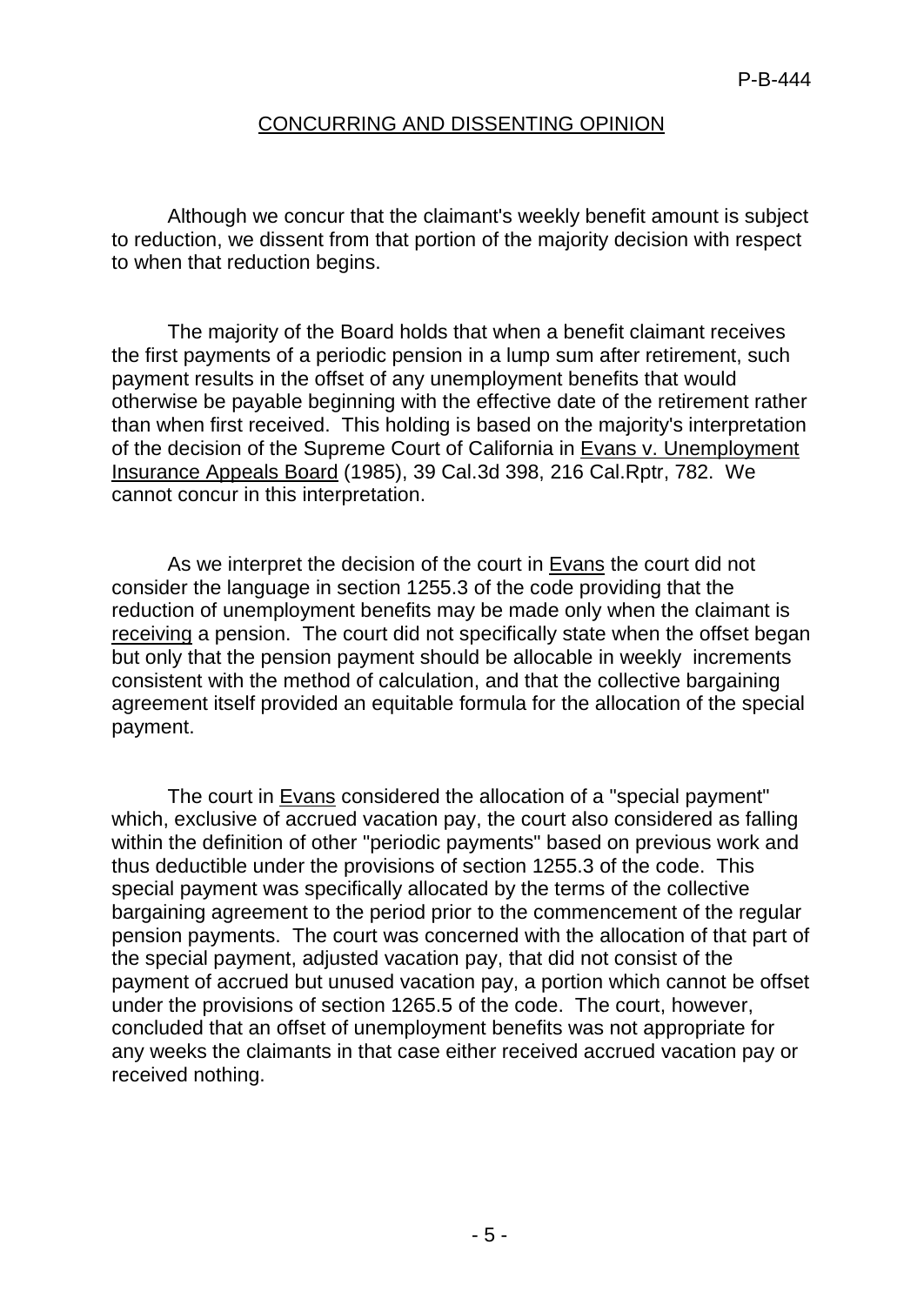Therefore, if a claimant in the Evans case received a lump sum special payment prior to the start of the regular periodic pension payments which consisted of five weeks of accrued vacation and eight weeks of "adjusted vacation pay" (pension portion) only eight weeks of unemployment benefits may be offset in the 13-week period prior to the commencement of the regular period payments. Thus, the court did not allocate the pension portion to the beginning date of the claimant's retirement, but to the eight-week period for which the claimant was paid the "adjusted vacation pay" and specifically allocated by the terms of the collective bargaining agreement to the period prior to the commencement of the regular periodic pension payments.

In the instant case there is no issue of allocating certain portions of any lump sum special payment paid to this claimant in accordance with the terms of a collective bargaining agreement. The lump sum payment herein consisted entirely of the payment for the first three months of retirement which began March 1, 1985. The claimant received this payment approximately May 3, 1985, or two months after the effective date of his retirement. Prior to the first week in May, 1985 the claimant had not received any pension payments.

Section 1255.3 of the code provides in pertinent part:

". . . the amount of unemployment compensation benefits, extended duration benefits, and federal-state extended benefits payable to an individual for any week which begins after March 31, 1980, and which begins in a period with respect to which that individual is receiving a governmental or other pension, retirement or retired pay, annuity, or any other similar periodic payment which is based on the previous work of the individual shall be reduced . . . ." (Emphasis added)

The clear wording of the statute provides that only unemployment benefits in any week beginning in a period in which an individual is receiving a pension or other similar periodic payment shall be reduced. It follows that unemployment benefits received in any week in which a claimant is not receiving a pension or other similar periodic payment shall not be reduced. The statute does not provide that benefits shall be reduced by such pension payments which accrued prior to the individual actually receiving such payments. In other words, there is nothing to indicate the legislature intended to apply the offset provision retroactively. In such case the legislature could have simply provided that benefits are to be offset for any week in which an individual is entitled to receive rather than is receiving.